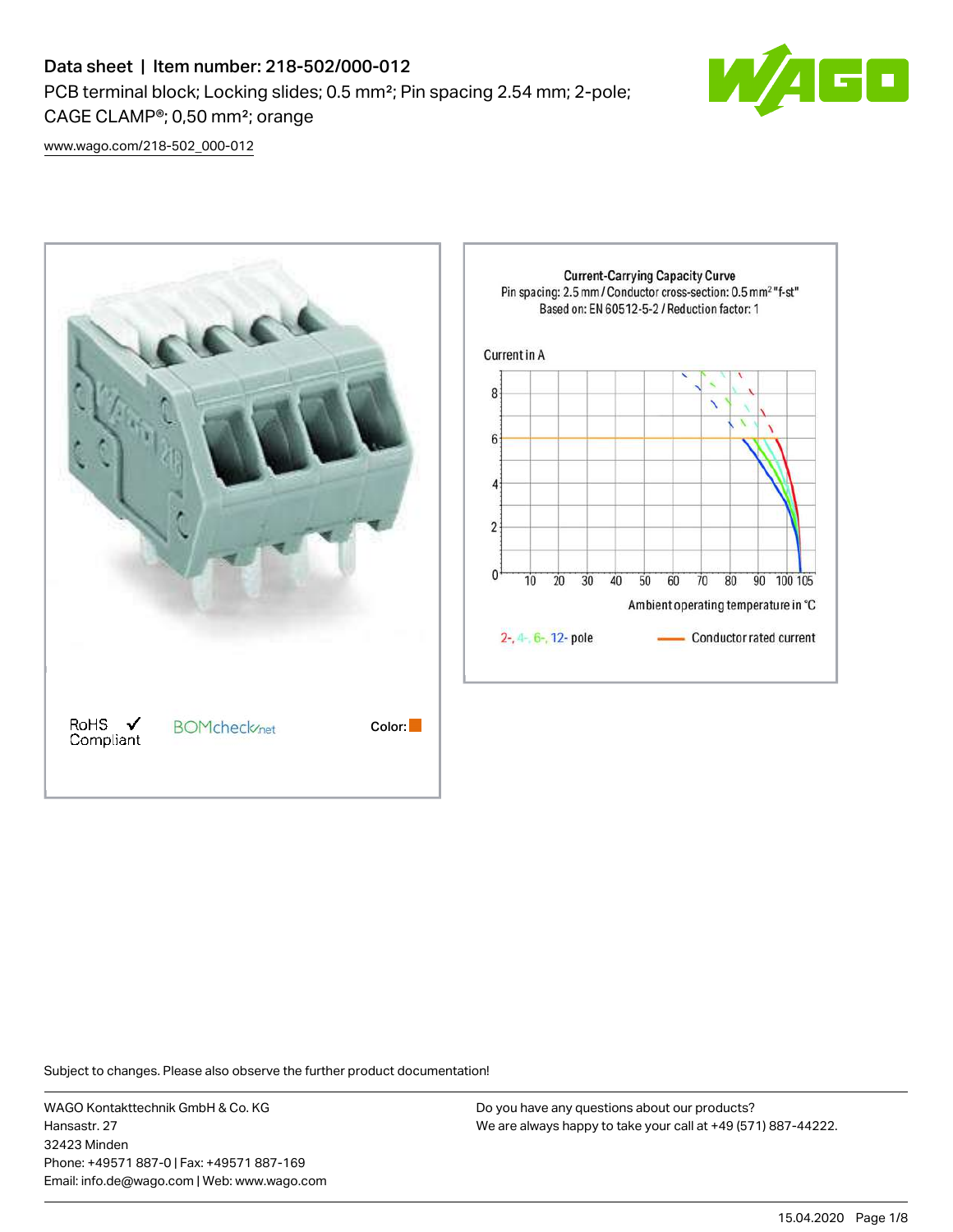



# Item description

- $\blacksquare$ Terminal strips are just 8.1 mm tall and feature an innovative, locking slide-actuated CAGE CLAMP®
- $\blacksquare$ Several clamping units can be held open simultaneously
- $\blacksquare$ Easily terminate stranded conductors in

tight spaces (e.g., bus connectors)

# Data

# Electrical data

#### Ratings per IEC/EN 60664-1

| Ratings per                     | IEC/EN 60664-1 |
|---------------------------------|----------------|
| Rated voltage (III / 3)         | 80 V           |
| Rated impulse voltage (III / 3) | $2.5$ kV       |
| Rated voltage (III / 2)         | 160 V          |
| Rated impulse voltage (III / 2) | $2.5$ kV       |

Subject to changes. Please also observe the further product documentation!

WAGO Kontakttechnik GmbH & Co. KG Hansastr. 27 32423 Minden Phone: +49571 887-0 | Fax: +49571 887-169 Email: info.de@wago.com | Web: www.wago.com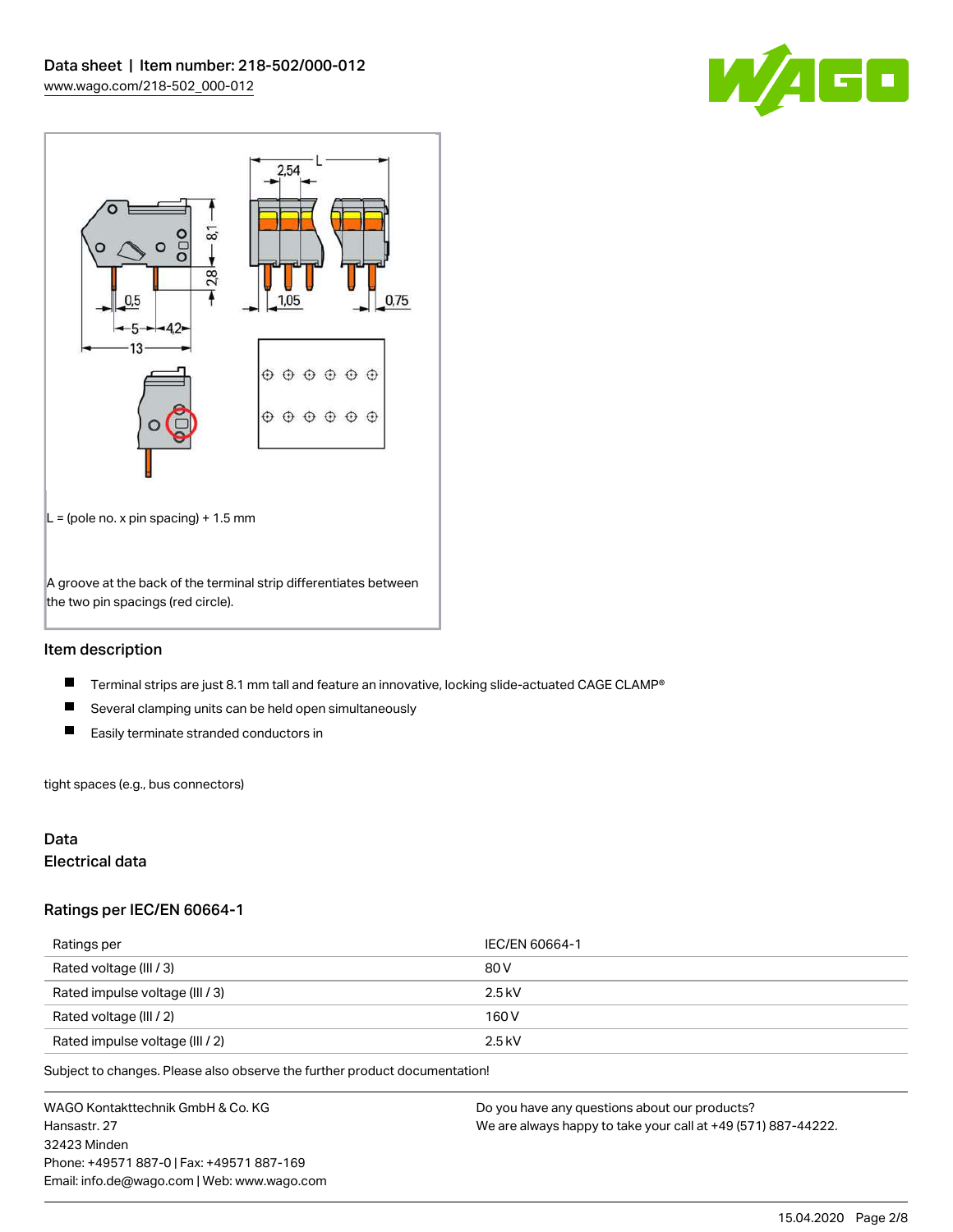[www.wago.com/218-502\\_000-012](http://www.wago.com/218-502_000-012)



| Rated voltage (II / 2)         | 320 V                                                                 |
|--------------------------------|-----------------------------------------------------------------------|
| Rated impulse voltage (II / 2) | 2.5 kV                                                                |
| Rated current                  | 6 A                                                                   |
| Legend (ratings)               | $(III / 2)$ $\triangle$ Overvoltage category III / Pollution degree 2 |

# Approvals per UL 1059

| Rated voltage UL (Use Group B) | 150 V   |
|--------------------------------|---------|
| Rated current UL (Use Group B) |         |
| Approvals per                  | UL 1059 |

# Approvals per CSA

| Rated voltage CSA (Use Group B) | 150 V |
|---------------------------------|-------|
| Rated current CSA (Use Group B) |       |

# Connection data

| Connection technology                                       | CAGE CLAMP                                                               |
|-------------------------------------------------------------|--------------------------------------------------------------------------|
| Actuation type                                              | Slider                                                                   |
| Solid conductor                                             | $0.080.5$ mm <sup>2</sup> / 28  20 AWG                                   |
| Fine-stranded conductor                                     | $0.080.5$ mm <sup>2</sup> / 28  20 AWG                                   |
| Fine-stranded conductor with ferrule with plastic collar    | $0.25$ mm <sup>2</sup>                                                   |
| Fine-stranded conductor with ferrule without plastic collar | $0.25$ mm <sup>2</sup>                                                   |
| Strip length                                                | 56 mm / 0.2 0.24 inch                                                    |
| Conductor entry angle to the PCB                            | $40^{\circ}$                                                             |
| No. of poles                                                | 2                                                                        |
| Total number of connection points                           | $\overline{2}$                                                           |
| Total number of potentials                                  | $\overline{2}$                                                           |
| Number of connection types                                  |                                                                          |
| Number of levels                                            |                                                                          |
| Note (conductor cross-section)                              | Terminating 0.75 mm <sup>2</sup> /18 AWG conductors is possible; however |
|                                                             | insulation diameter allows only every other clamping unit to be          |
|                                                             | terminated with this conductor size.                                     |

## Geometrical Data

| Pin spacing | 2,54 mm / 0.1 inch   |
|-------------|----------------------|
| Width       | 6,58 mm / 0.259 inch |
| Height      | 10,9 mm / 0.429 inch |

Subject to changes. Please also observe the further product documentation!

| WAGO Kontakttechnik GmbH & Co. KG           | Do you have any questions about our products?                 |
|---------------------------------------------|---------------------------------------------------------------|
| Hansastr. 27                                | We are always happy to take your call at +49 (571) 887-44222. |
| 32423 Minden                                |                                                               |
| Phone: +49571 887-01 Fax: +49571 887-169    |                                                               |
| Email: info.de@wago.com   Web: www.wago.com |                                                               |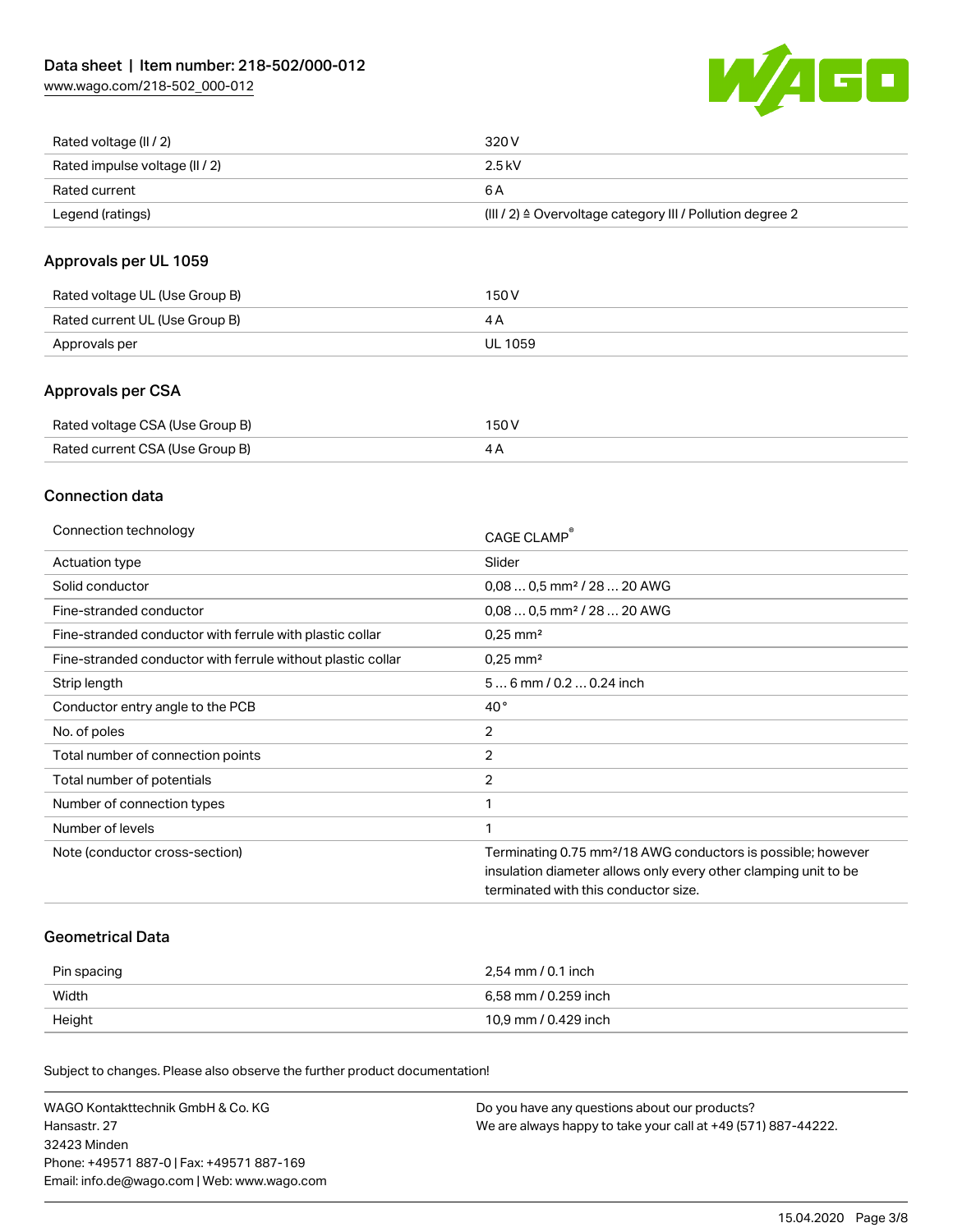[www.wago.com/218-502\\_000-012](http://www.wago.com/218-502_000-012)



| Height from the surface           | 8.1 mm / 0.319 inch        |
|-----------------------------------|----------------------------|
| Depth                             | 13 mm / 0.512 inch         |
| Solder pin length                 | 2.8 mm                     |
| Solder pin dimensions             | $0.5 \times 0.75$ mm       |
| Drilled hole diameter (tolerance) | $1.1$ <sup>(+0,1)</sup> mm |

# PCB contact

| PCB contact                         | тнт                                      |
|-------------------------------------|------------------------------------------|
| Solder pin arrangement              | over the entire terminal strip (in-line) |
| Number of solder pins per potential |                                          |

## Material Data

| Color                       | orange                                |
|-----------------------------|---------------------------------------|
| Material group              |                                       |
| Insulating material         | Polyamide 66 (PA 66)                  |
| Flammability class per UL94 | V <sub>0</sub>                        |
| Clamping spring material    | Chrome nickel spring steel (CrNi)     |
| Contact material            | Electrolytic copper $(E_{\text{Cl}})$ |
| Contact plating             | tin-plated                            |
| Fire load                   | 0.011 MJ                              |
| Weight                      | 0.8 <sub>g</sub>                      |

# Environmental Requirements

| Limit temperature range | 105 °C |
|-------------------------|--------|
|                         | -60    |
| $\blacksquare$          |        |

## Commercial data

| Product Group      | 4 (Printed Circuit) |
|--------------------|---------------------|
| Packaging type     | <b>BOX</b>          |
| Country of origin  | PL                  |
| <b>GTIN</b>        | 4044918878197       |
| Customs Tariff No. | 85369010000         |

# Approvals / Certificates

## Country specific Approvals

Email: info.de@wago.com | Web: www.wago.com

|                                          |                                                                            |                                                               | Certificate |
|------------------------------------------|----------------------------------------------------------------------------|---------------------------------------------------------------|-------------|
| Logo                                     | Approval                                                                   | Additional Approval Text                                      | name        |
|                                          | Subject to changes. Please also observe the further product documentation! |                                                               |             |
| WAGO Kontakttechnik GmbH & Co. KG        |                                                                            | Do you have any questions about our products?                 |             |
| Hansastr, 27                             |                                                                            | We are always happy to take your call at +49 (571) 887-44222. |             |
| 32423 Minden                             |                                                                            |                                                               |             |
| Phone: +49571 887-01 Fax: +49571 887-169 |                                                                            |                                                               |             |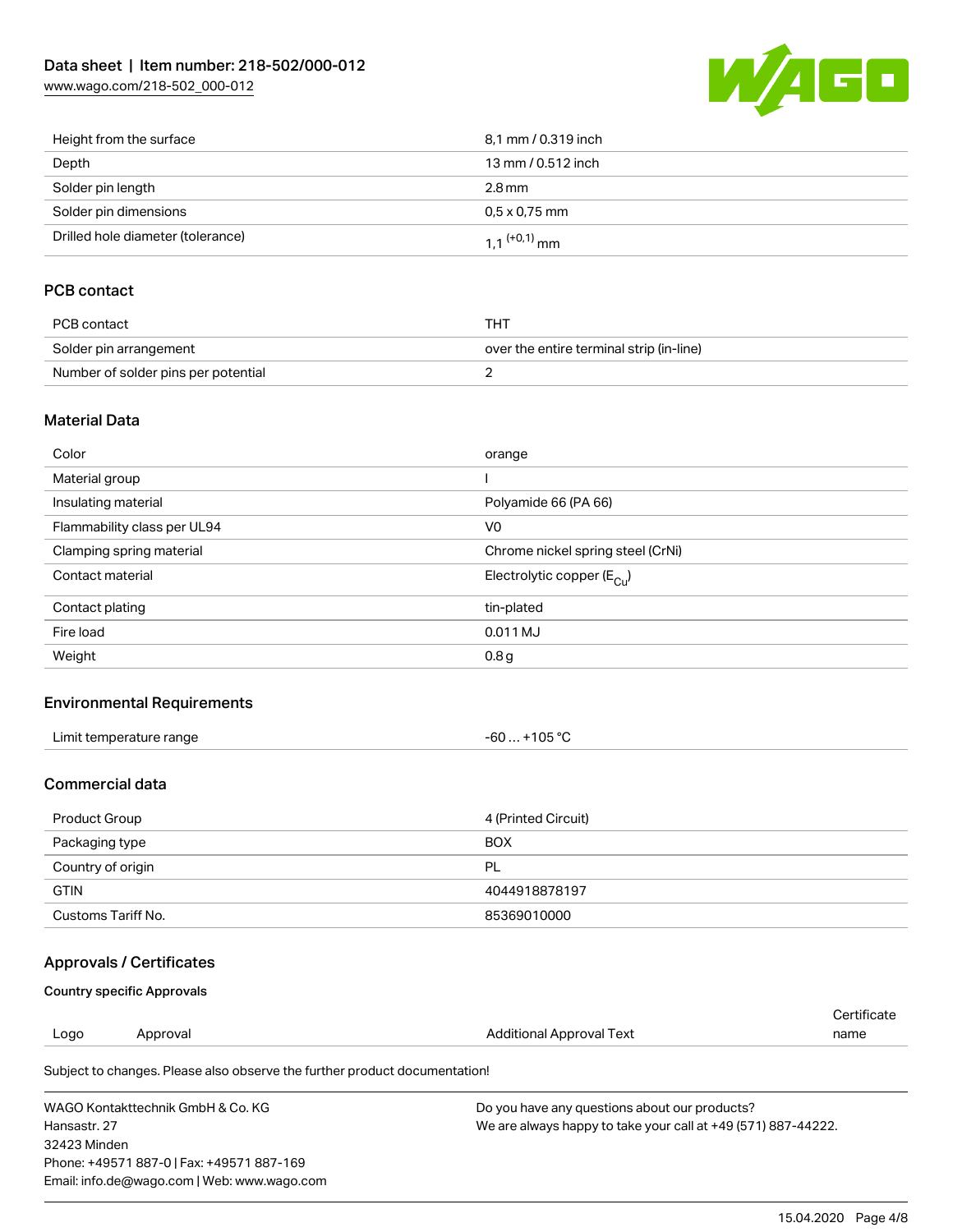



**CSA** DEKRA Certification B.V. C22.2 No. 158 1565656

#### UL-Approvals

|      |                               |                                 | Certificate |
|------|-------------------------------|---------------------------------|-------------|
| Logo | Approval                      | <b>Additional Approval Text</b> | name        |
|      | UL                            | <b>UL 1059</b>                  | 20190630-   |
| L    | UL International Germany GmbH |                                 | E45172      |

# Counterpart

# Compatible products

tools

|         | Item no.: 210-648<br>Operating tool; Blade: 2.5 x 0.4 mm; with a partially insulated shaft; angled; short                                                                                      | www.wago.com/210-648             |
|---------|------------------------------------------------------------------------------------------------------------------------------------------------------------------------------------------------|----------------------------------|
|         | Item no.: 210-719<br>Operating tool; Blade: 2.5 x 0.4 mm; with a partially insulated shaft                                                                                                     | www.wago.com/210-719             |
| ferrule |                                                                                                                                                                                                |                                  |
|         | Item no.: 216-131<br>Ferrule; Sleeve for 0.25 mm <sup>2</sup> / AWG 24; uninsulated; electro-tin plated                                                                                        | www.wago.com/216-131             |
|         | Item no.: 216-151<br>Ferrule; Sleeve for 0.25 mm <sup>2</sup> / AWG 24; uninsulated; electro-tin plated                                                                                        | www.wago.com/216-151             |
|         | Item no.: 216-301<br>Ferrule; Sleeve for 0.25 mm <sup>2</sup> / AWG 24; insulated; electro-tin plated; yellow                                                                                  | www.wago.com/216-301             |
|         | Item no.: 216-321<br>Ferrule; Sleeve for 0.25 mm <sup>2</sup> / AWG 24; insulated; electro-tin plated; yellow                                                                                  | www.wago.com/216-321             |
|         | Marking accessories                                                                                                                                                                            |                                  |
|         | Item no.: 210-331/254-202<br>Marking strips; as a DIN A4 sheet; MARKED; 1-16 (400x); Height of marker strip: 2.3 mm/0.091 in; Strip<br>length 182 mm; Horizontal marking; Self-adhesive; white | www.wago.com/210-331<br>/254-202 |
|         |                                                                                                                                                                                                |                                  |

## Item no.: 210-331/254-204

Subject to changes. Please also observe the further product documentation!

WAGO Kontakttechnik GmbH & Co. KG Hansastr. 27 32423 Minden Phone: +49571 887-0 | Fax: +49571 887-169 Email: info.de@wago.com | Web: www.wago.com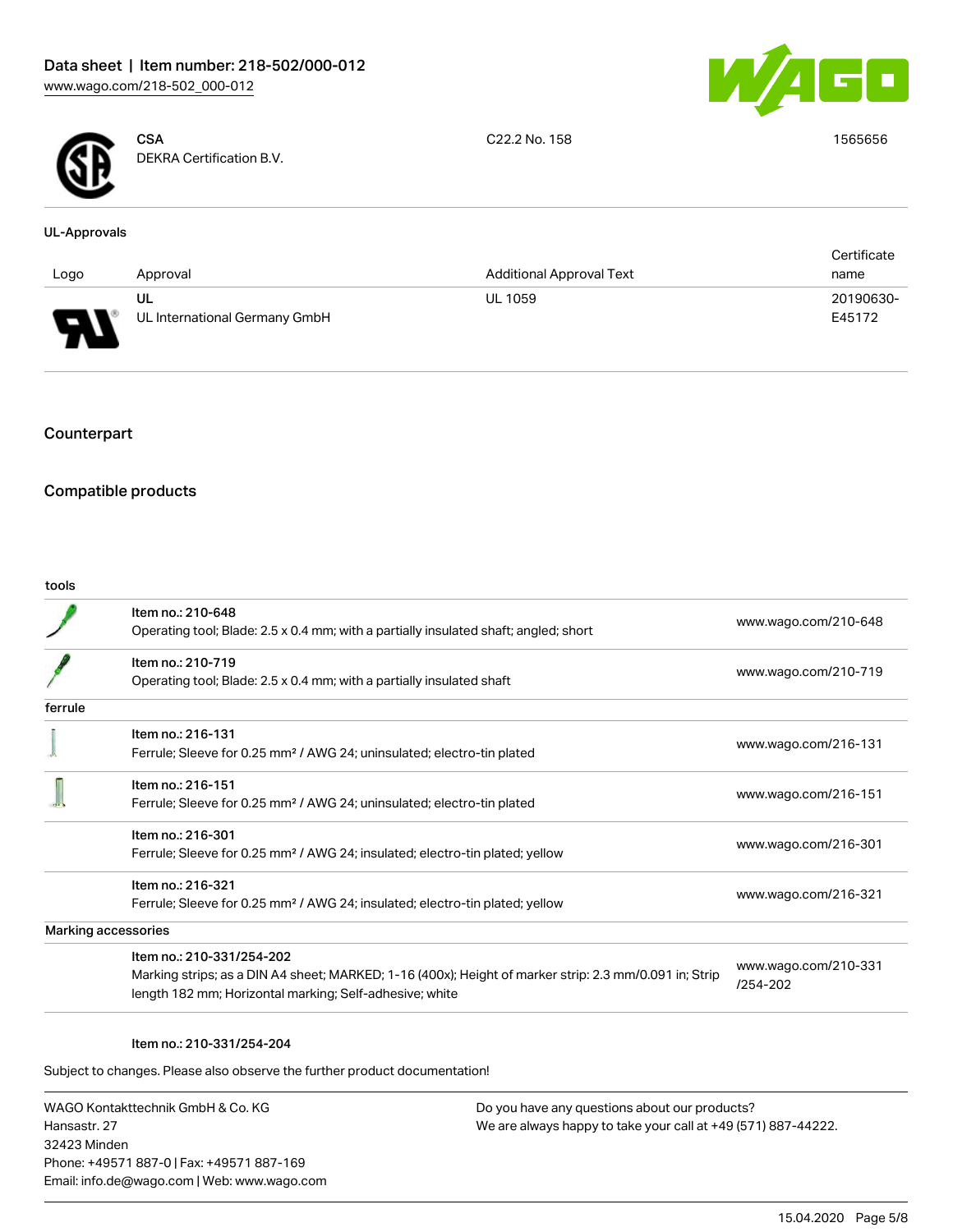

|                                      | Marking strips; as a DIN A4 sheet; MARKED; 17-32 (400x); Height of marker strip: 2.3 mm/0.091 in; Strip<br>length 182 mm; Horizontal marking; Self-adhesive; white<br>Item no.: 210-331/254-206<br>Marking strips; as a DIN A4 sheet; MARKED; 33-48 (400x); Height of marker strip: 2.3 mm/0.091 in; Strip<br>length 182 mm; Horizontal marking; Self-adhesive; white<br>Item no.: 210-331/254-207<br>Marking strips; as a DIN A4 sheet; MARKED; 1-48 (100x); Height of marker strip: 2.3 mm/0.091 in; Strip<br>length 182 mm; Horizontal marking; Self-adhesive; white |             | www.wago.com/210-331<br>/254-204<br>www.wago.com/210-331<br>/254-206<br>www.wago.com/210-331<br>/254-207 |          |
|--------------------------------------|-------------------------------------------------------------------------------------------------------------------------------------------------------------------------------------------------------------------------------------------------------------------------------------------------------------------------------------------------------------------------------------------------------------------------------------------------------------------------------------------------------------------------------------------------------------------------|-------------|----------------------------------------------------------------------------------------------------------|----------|
|                                      |                                                                                                                                                                                                                                                                                                                                                                                                                                                                                                                                                                         |             |                                                                                                          |          |
|                                      |                                                                                                                                                                                                                                                                                                                                                                                                                                                                                                                                                                         |             |                                                                                                          |          |
| check                                |                                                                                                                                                                                                                                                                                                                                                                                                                                                                                                                                                                         |             |                                                                                                          |          |
|                                      | Item no.: 735-500<br>Test pin; 1 mm Ø; with solder connection for test wire                                                                                                                                                                                                                                                                                                                                                                                                                                                                                             |             | www.wago.com/735-500                                                                                     |          |
| <b>Downloads</b>                     |                                                                                                                                                                                                                                                                                                                                                                                                                                                                                                                                                                         |             |                                                                                                          |          |
| <b>Documentation</b>                 |                                                                                                                                                                                                                                                                                                                                                                                                                                                                                                                                                                         |             |                                                                                                          |          |
|                                      | <b>Additional Information</b><br>Technical explanations                                                                                                                                                                                                                                                                                                                                                                                                                                                                                                                 | Apr 3, 2019 | pdf<br>3.6 MB                                                                                            | Download |
| CAD/CAE-Data                         |                                                                                                                                                                                                                                                                                                                                                                                                                                                                                                                                                                         |             |                                                                                                          |          |
| CAD data                             |                                                                                                                                                                                                                                                                                                                                                                                                                                                                                                                                                                         |             |                                                                                                          |          |
| 2D/3D Models 218-502/000-012         |                                                                                                                                                                                                                                                                                                                                                                                                                                                                                                                                                                         |             | URL                                                                                                      | Download |
| <b>PCB Design</b>                    |                                                                                                                                                                                                                                                                                                                                                                                                                                                                                                                                                                         |             |                                                                                                          |          |
| Symbol and Footprint 218-502/000-012 |                                                                                                                                                                                                                                                                                                                                                                                                                                                                                                                                                                         |             | URL                                                                                                      | Download |
|                                      | CAx data for your PCB design, consisting of "schematic symbols and PCB footprints",<br>allow easy integration of the WAGO component into your development environment.                                                                                                                                                                                                                                                                                                                                                                                                  |             |                                                                                                          |          |
| Supported formats:                   |                                                                                                                                                                                                                                                                                                                                                                                                                                                                                                                                                                         |             |                                                                                                          |          |
|                                      | Accel EDA 14 & 15                                                                                                                                                                                                                                                                                                                                                                                                                                                                                                                                                       |             |                                                                                                          |          |
| ш                                    | Altium 6 to current version                                                                                                                                                                                                                                                                                                                                                                                                                                                                                                                                             |             |                                                                                                          |          |
|                                      | Cadence Allegro                                                                                                                                                                                                                                                                                                                                                                                                                                                                                                                                                         |             |                                                                                                          |          |
|                                      | DesignSpark                                                                                                                                                                                                                                                                                                                                                                                                                                                                                                                                                             |             |                                                                                                          |          |
|                                      | Eagle Libraries                                                                                                                                                                                                                                                                                                                                                                                                                                                                                                                                                         |             |                                                                                                          |          |
|                                      | KiCad                                                                                                                                                                                                                                                                                                                                                                                                                                                                                                                                                                   |             |                                                                                                          |          |
|                                      | Mentor Graphics BoardStation                                                                                                                                                                                                                                                                                                                                                                                                                                                                                                                                            |             |                                                                                                          |          |
| п                                    | Mentor Graphics Design Architect                                                                                                                                                                                                                                                                                                                                                                                                                                                                                                                                        |             |                                                                                                          |          |
|                                      | Subject to changes. Please also observe the further product documentation!                                                                                                                                                                                                                                                                                                                                                                                                                                                                                              |             |                                                                                                          |          |
|                                      | WAGO Kontakttechnik GmbH & Co. KG<br>Do you have any questions about our products?                                                                                                                                                                                                                                                                                                                                                                                                                                                                                      |             |                                                                                                          |          |

Hansastr. 27 32423 Minden Phone: +49571 887-0 | Fax: +49571 887-169 Email: info.de@wago.com | Web: www.wago.com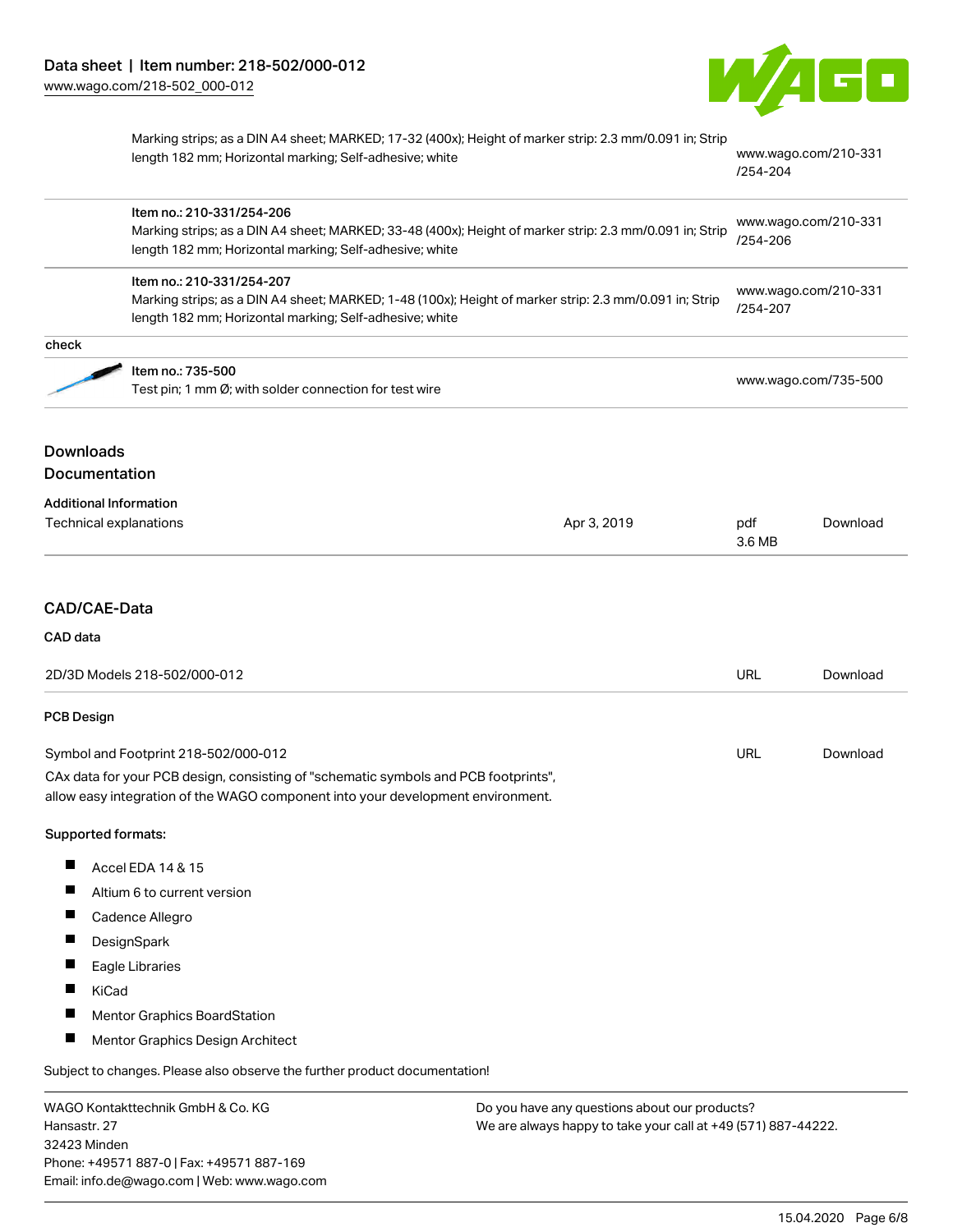

- $\blacksquare$ Mentor Graphics Design Expedition 99 and 2000
- $\blacksquare$ OrCAD 9.X PCB and Capture
- $\blacksquare$ PADS PowerPCB 3, 3.5, 4.X, and 5.X
- $\blacksquare$ PADS PowerPCB and PowerLogic 3.0
- $\blacksquare$ PCAD 2000, 2001, 2002, 2004, and 2006
- $\blacksquare$ Pulsonix 8.5 or newer
- $\blacksquare$ **STL**
- $\blacksquare$ 3D STEP
- $\blacksquare$ TARGET 3001!
- П View Logic ViewDraw
- Г Quadcept
- $\blacksquare$ Zuken CadStar 3 and 4
- $\blacksquare$ Zuken CR-5000 and CR-8000

PCB Component Libraries (EDA), PCB CAD Library Ultra Librarian

#### Installation Notes

#### Conductor termination



Terminating stranded conductors in confined spaces requires a great deal of patience, unless you use the new 218 Series PCB Terminal Strips. The clamping units of these strips can be held open during termination process via integrated locking slide.



Terminating 0.75 mm² (18 AWG) conductors is possible; however, insulation diameter allows only every other clamping unit to be terminated with this conductor size.



Conductor termination: To momentarily open the clamping unit, use screwdriver and then insert a stripped conductor. To open clamping unit for an extended period, move locking slide toward conductor entry hole. Then fully insert stripped conductor and move locking slide back to original position (also possible to perform with fingernail).

Subject to changes. Please also observe the further product documentation!

WAGO Kontakttechnik GmbH & Co. KG Hansastr. 27 32423 Minden Phone: +49571 887-0 | Fax: +49571 887-169 Email: info.de@wago.com | Web: www.wago.com